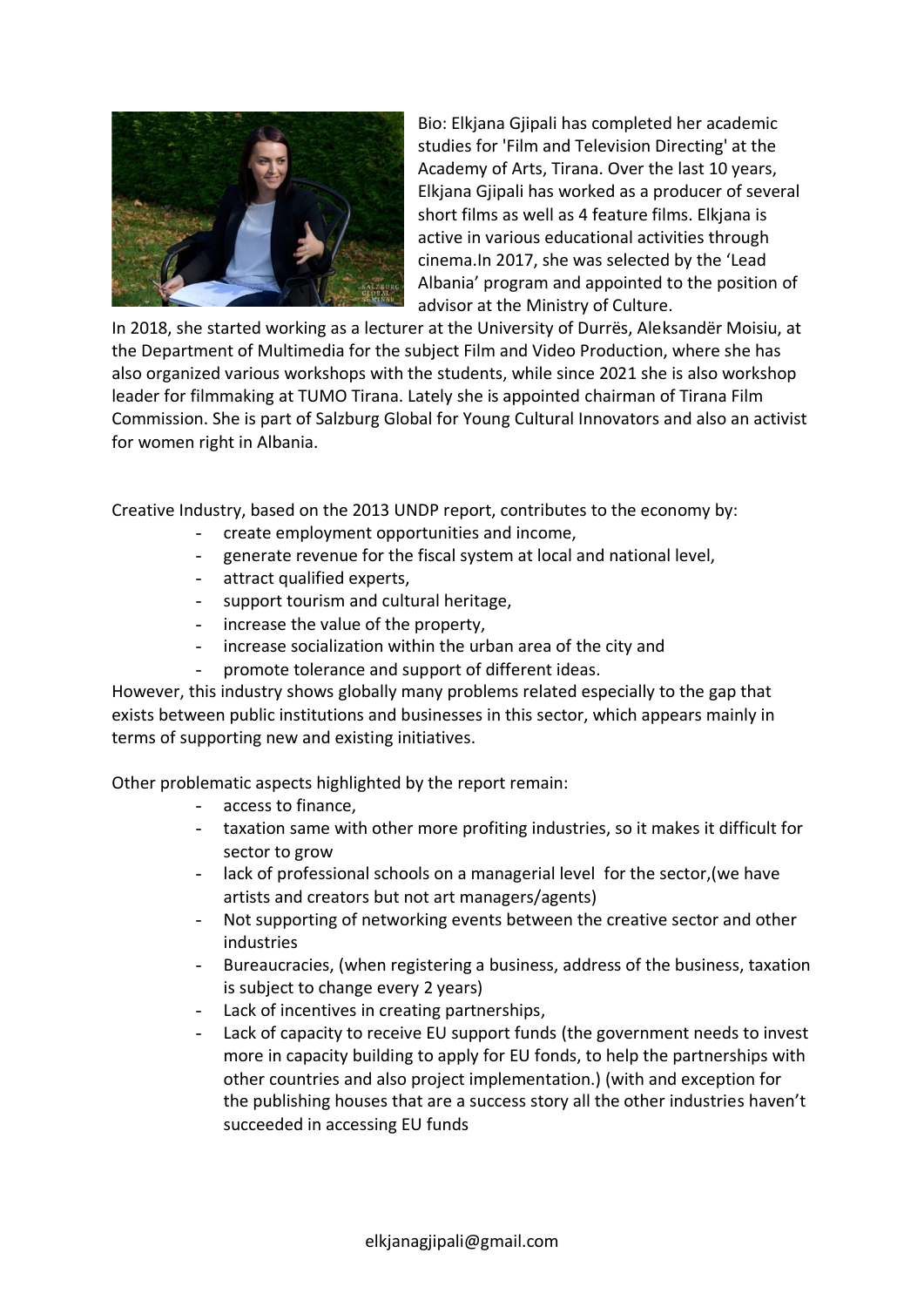One of the main problems faced by the subjects of the creative industry, we can emphasize that is the lack of spaces with reasonable prices and appropriate technology, which will inspire and support them in every way in their creative ideas. The government should help enable creators to gather in a place where there is equipment and workspaces, from where they can develop ideas by collaborating.

Creative industry in Albania remains a new notion for the country. There are no genuine studies that give an overview of this category, the contribution it makes to the economy, such as the contribution to GDP, employment, promoting innovation, etc. Since 2019 Ministry of Culture is in the process of building indicators that measure the contribution culture in development, but that have not yet come up with findings and results, and that information is still not published... so negligence in drafting studies that in the end will could help build development policies.

British Council Albania conducted in 2007 a study on the identification and categorization of the creative industry that exists in the country, identifying its capacities, needs and problems and the impact on the economic and social development of the country (British Council Albania, 2007).

The study highlights the large presence of this industry in the country's capital, taking into account the greater opportunities offered by the market. Despite the not easily passable problems, in some special sectors of the creative industry, such as the film industry, theaters, etc., generally in the hands of the private sector, there has been a quantitative and (in some cases) qualitative increase, creating trends new opportunities for the involvement of new experts in sectors such as Architecture and design, IT, Marketing, Fashion Design, etc.

According to this study and referring to the data of the tax system for 2006, the number of businesses focused on sectors part of the creative industry is 515, representing about 0.57% of the total businesses nationwide. Of these businesses 38.2% (197 businesses) are headquartered in the metropolitan area of Tirana-Durres, while in Tirana alone are registered 154 businesses of the creative industry

Creative industry businesses have (based on the study) a small number of employees per entity (34% of businesses have 1-4 employees), 43% of whom are aged 18-29, with a high self-employment rate (17 %) in different sectors of this industry. Over the years there has been an increase in the number of these businesses and the income they generate, seen by industry entrepreneurs as a good opportunity to increase investment in businesses by about 74% of them.

On a policy level the creative industries stay in a grey area there is not a recognition yet on how to categorize them. Development policies are generally based on the individual impressions of political leaders and not based on studies.

Priorities given on a local level are opening training centers for technology for age 13-18 years old like TUMO Tirana; Creation of a new agency for Creative Industries in the city of Tirana that will create a closer communication between the sector and the local